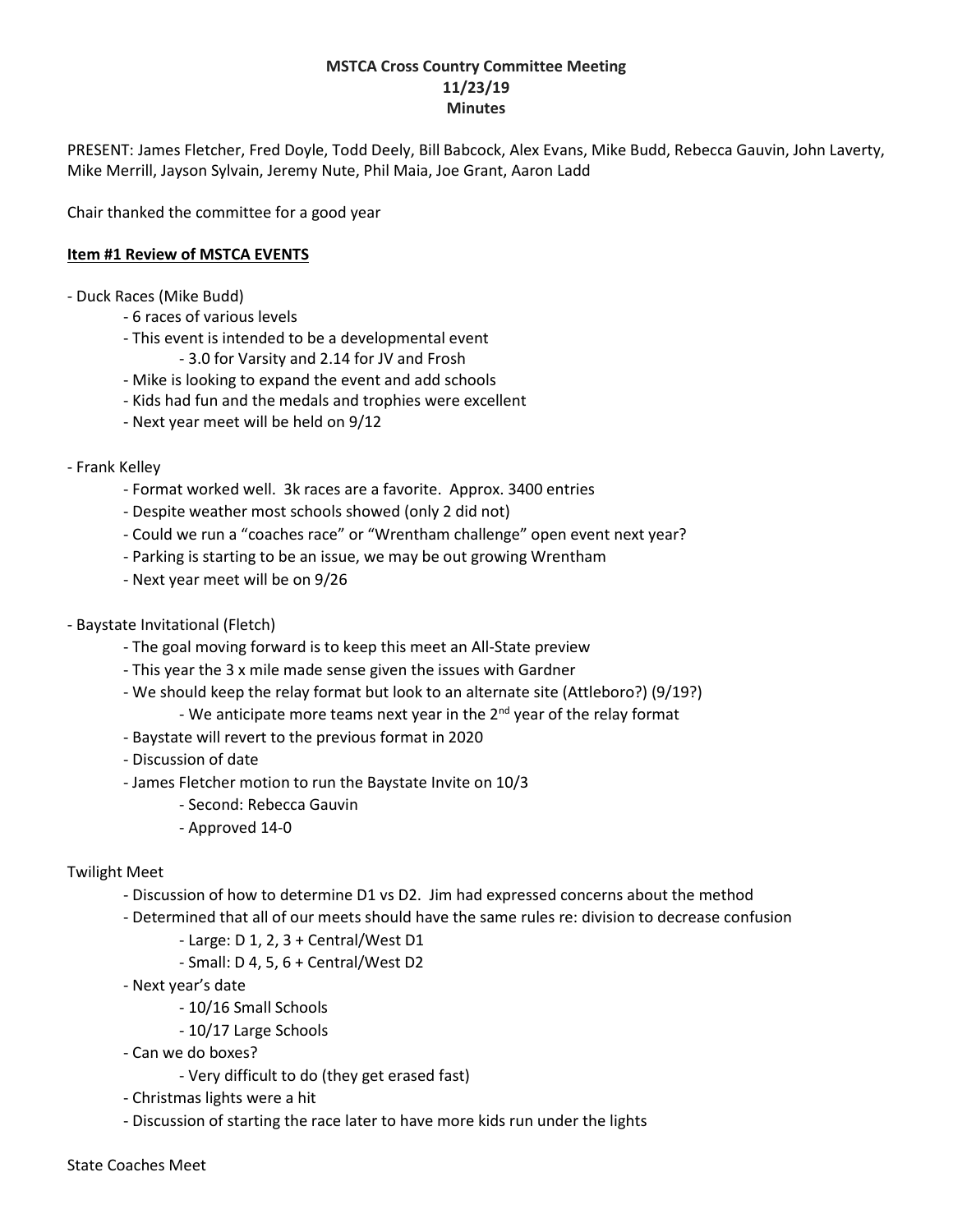- Freshman races will stay 3k
- JV Championships
	- Is there a way to make this a JV Championship?
	- Could we negotiate with the MIAA? What leverage do we have?>
- Motion made to support the possibility of making this meet a JV Championship.
	- Supported 14-0

Discussion about the "open date" on October 24<sup>th</sup>

- Do we want to have a meet every weekend?
- What weekend would work best for relays?
- We need to keep in mind that the calendar will be different next year
- We could utilize new courses on the 24<sup>th</sup>
	- Marshfield, Woburn
- We should be open to populating all available weekends

## **Item #2 Helpers/Rules/Services**

- Did we have adequate help on the course this year?
- Should we put names on the list for free admittance (will call)
- Coaches coming without their team and bring spouses/children was an issue at Twilight
- Can we do better results boards at Wrentham (like Ocean State)

### **Item #3 MIAA Meets**

- Preview of the All-State meet course was not adequately communicated to coaches
- Discussion of leaving Gardner? Is there a better site in Central MA? We need to be pro-active in finding a site
- Boxes at the EMass meets were small
- Walk-up line was not properly officiated and some teams took advantage of that

#### **Item #4 Poll**

- Was done differently this year but there were still some issues with the poll (Milton girls not ranked?)
- Should we have more collaboration?
- Are there other ways to do the poll?
- Some coaches take the poll far too seriously and this has created an issue with inappropriate communication with board members
- Establish firm dates for the poll. Should we involve the entire membership?
- We will look to refine the process next year

# **Item #5 New England's (Alex)**

- Subcommittee compared MA to the rest of New England
	- The other states are roughly 2 weeks ahead of us
- If MA rejoined the NE Meet it would allow for a true New England Champion
- How do we do this?